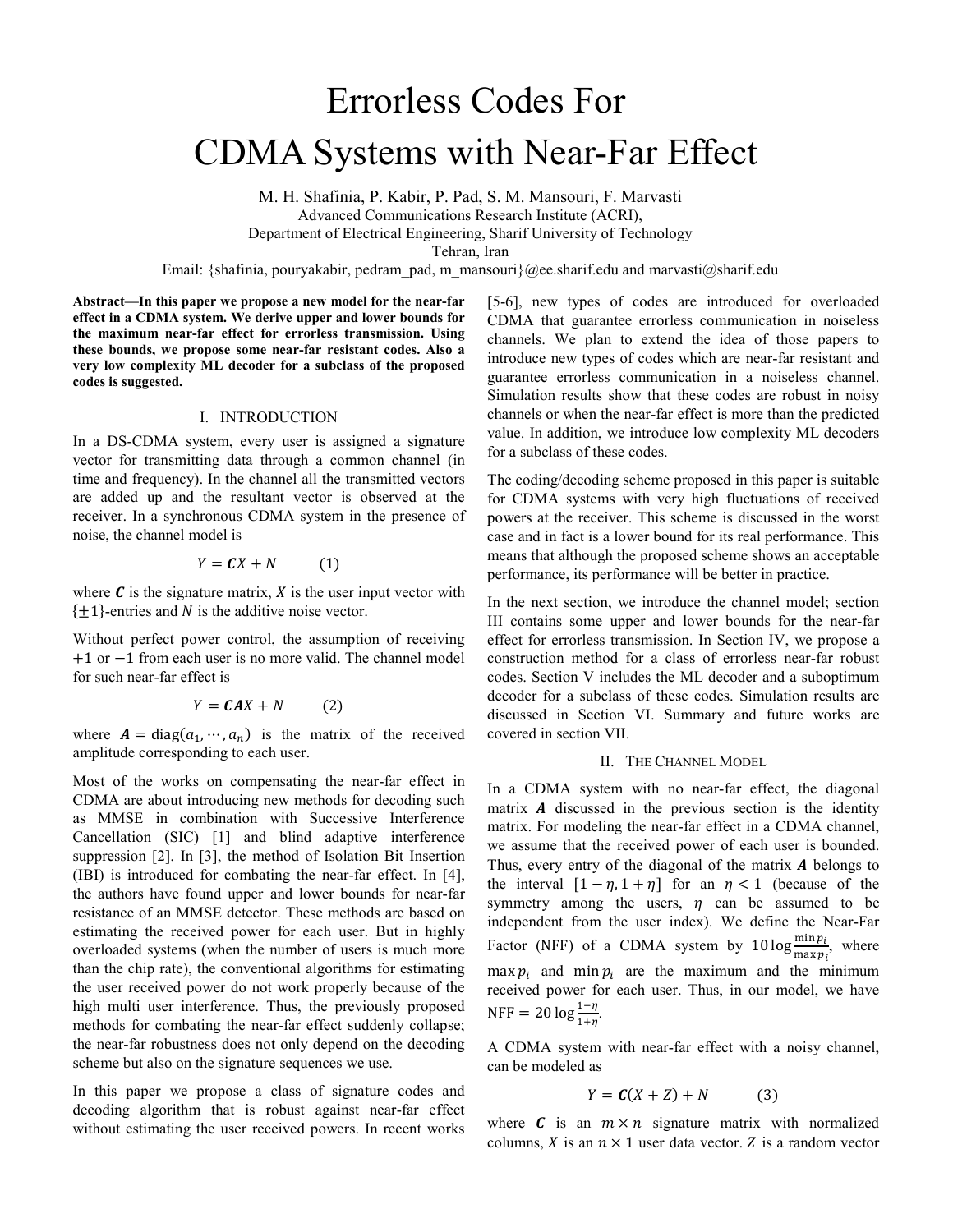with entries belonging to the interval  $[-\eta, \eta]$ , and N is the noise vector. It is equivalent to (2), if we set  $a_i$ 's random variables with values in  $[-\eta, \eta]$ . In this paper, we concentrate on the noiseless case so the model reduces to

$$
Y = \mathbf{C}(X + Z) \tag{4}
$$

 A natural problem arises about the maximum near-far effect in a CDMA system that does not affect unique decodability. Obviously, it depends on the signature matrix  $\mathcal{C}$ . According to [5], errorless communication is possible if the matrix  $\boldsymbol{C}$ introduces a one-to-one mapping on  $\{\pm 1\}^n$ . In the presence of near-far effect, errorless communication is possible if the  $2^n$ *m*-dimensional shapes  $\mathbf{C} \cdot (X + [-\eta, \eta]^n)$ ,  $X \in {\{\pm 1\}}^n$  are mutually disjoint (Fig. 1).



Fig. 1. The 3-dimensional data vectors with near-far effect and the corresponding 2-dimensional received vectors.

## **Definition** Define

$$
\eta_{\sup}(\mathbf{C}) = \sup \{ \eta | \mathbf{C} \cdot (X + [-\eta, \eta]^n) \text{ are disjoint s for all } X \in \{ \pm 1 \}^n \}.
$$

consequently,

$$
NFF_{\text{inf}} = 20 \log \frac{1 - \eta_{\text{sup}}}{1 + \eta_{\text{sup}}}.
$$

In the following section, we find upper and lower bounds for  $\eta_{\sup}(\mathcal{C}).$ 

## III. UPPER AND LOWER BOUNDS THEOREMS

In this section, we will find an upper bound for  $\eta$  under the assumption of errorless transmission.

**Theorem 1** For every  $m$  and  $n$  we have,

$$
\eta_{\sup}(\mathcal{C}_{m \times n}) \le \frac{1}{2^{\frac{n}{m}} - 1} \qquad (5)
$$

*Proof*: Assume that the image of the cube  $[-1, +1]^n$  by the linear transformation  $CX$  is  $F$ . Suppose that the  $m$ dimensional volume of  $\mathcal F$  is  $\nu$ . Since the channel is errorless, the *n*-dimension cube with the side length  $2\eta$  around the points  $\{\pm 1\}^n$  must be mapped to non-overlapping shapes. Because all these shapes are placed in the image of the cube with side length  $2 + 2\eta$ , we have

Volume  $(C \cdot [-1 - \eta, +1 + \eta]^n) \ge 2^n$  Volume  $(C \cdot [-\eta, \eta]).$ Thus,

 $(1 + \eta)^m v \geq 2^n \eta^m v.$ 

In the following, we derive a lower bound for  $\eta$  for the signature matrix  $(C)$ .

**Theorem 2** For any norm  $\| \|$  on  $\mathbb{R}^m$ ,

$$
\eta_{\sup}(C) \ge \frac{\min_{X \in S} \|CX\|}{\max_{X \in \{\pm 1\}^n} \|CX\|} \qquad (6)
$$

where S is the set of all non-zero elements of  $\{0, \pm 1\}^n$ .

*Proof*: If there exists  $X_1, X_2 \in {\pm 1}^n$  such that  $C \cdot$  $(X_1 + [-\eta, \eta]^n) \cap C \cdot (X_2 + [-\eta, \eta]^n) \neq \emptyset$ , there exists  $Z_1, Z_2 \in [-\eta, \eta]^n$  such that  $C(X_1 + Z_1) = C(X_2 + Z_2)$ . Thus,  $\mathcal{C}\left(\frac{X_1 - X_2}{2}\right) = \mathcal{C}\left(\frac{Z_1 - Z_2}{2}\right)$ . Hence, the equation is formed as  $CX^* = CZ^*$  where  $X^* \in S$  and  $Z^* \in [-\eta, \eta]^n$ . For the proof, we show that if  $\eta = \frac{\min_{X \in S} ||CX||}{\max_{X \in C} ||X||}$  $\frac{\max_{\mathcal{S} \in \mathcal{S}} ||c_{\mathcal{S}}||}{\max_{\mathcal{S} \in \{\pm 1\}} ||c_{\mathcal{S}}||} - \varepsilon$ , for any  $\varepsilon > 0$ , there are no such  $X^*$  and  $Z^*$ . Obviously,

 $\max_{X \in [-\eta,\eta]^n} ||CX|| = \eta \max_{X \in [-1,1]^n} ||CX||$ 

and because the set  $C \cdot [-1,1]^n$  is the convex hull of  $C \cdot$  $\{\pm 1\}^n$ 

$$
\max_{X \in [-1,1]^n} ||CX|| = \max_{X \in \{\pm 1\}^n} ||CX||.
$$

Thus,

$$
\max_{X \in [-\eta,\eta]^n} ||CX|| = \left( \frac{\min_{X \in S} ||CX||}{\max_{X \in \{\pm 1\}^n} ||CX||} - \varepsilon \right) \max_{X \in \{\pm 1\}^n} ||CX||
$$
  

$$
< \min_{X \in S} ||CX||
$$

which means there are not  $X^* \in S$  and  $Z^* \in [-\eta, \eta]^n$  that  $\mathbf{C}X^* = \mathbf{C}Z^*$ .Q.E.D.

This theorem proves that errorless transmission is possible for any

$$
\eta < \sup_{\|\|\text{ is norm}} \left( \frac{\min_{X \in S} \|CX\|}{\max_{X \in \{\pm 1\}^n} \|CX\|} \right)
$$

**Example 1** For the matrix

$$
\boldsymbol{C}_{2\times 4} = \begin{bmatrix} 1 & 0 & 0.5\sqrt{3} & -0.5 \\ 0 & 1 & 0.5 & 0.5\sqrt{3} \end{bmatrix},
$$

the upper bound of Theorem 1 says that  $\eta_{\text{sup}}(\mathbf{C}_{2\times4}) \leq 0.33$ . We simulated the lower bound of Theorem 2 for 100 random norms on  $\mathbb{R}^2$  and found that  $\eta_{\text{sup}}(\mathcal{C}_{2\times 4}) \ge 0.18$ . Actually for generating a random norm, we chose a random matrix  $A$  and different  $p > 1$ , define  $||X||_p^A = ||AX||_p$  where  $|| \, ||_p$  denotes the  $l^p$ -norm. Computer simulation show that  $\eta_{\text{sup}}(\mathbf{C}_{2\times 4}) \cong$ 0.21 (NFF<sub>inf</sub>  $\cong$  -3.75dB), which is very close to both upper and lower bounds.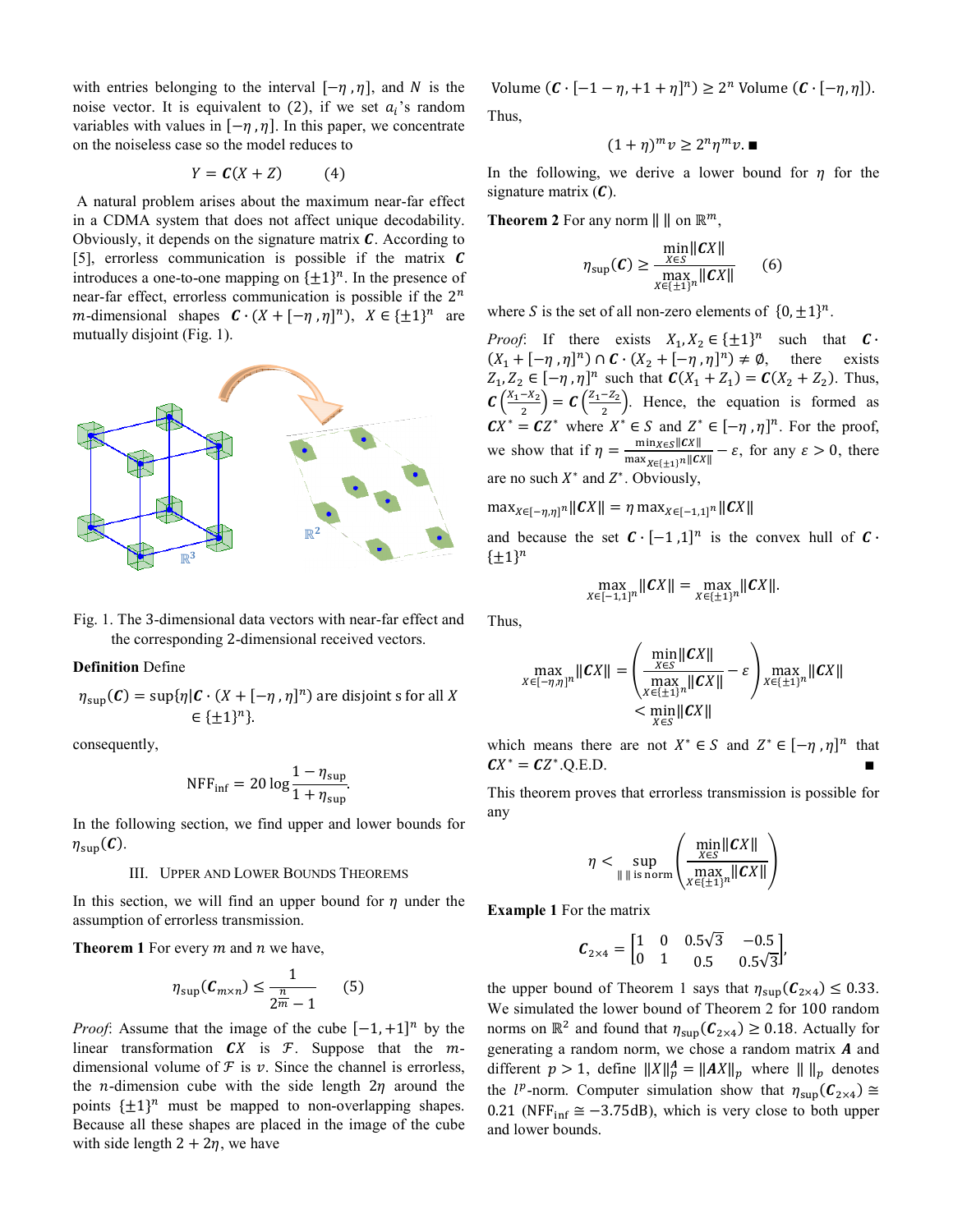**Example 2** Consider a binary matrix. We have calculated the upper and lower bounds of  $\eta_{\text{sup}}(\mathcal{C}_{8 \times 13})$  for the 8 × 13 COW matrix suggested in [5]. The upper bound of Theorem 1 is 0.48, the lower bound of Theorem 2 obtained by evaluating over 100 random norms is 0.13 and the simulation results show that  $\eta_{\text{sup}}(\mathcal{C}_{m \times n}) \cong 0.23$  (NFF<sub>inf</sub>  $\cong -4dB$ ).

## IV. CONSTRUCTING LARGE SIGNATURE MATRICES FROM SMALL ONES

Using the lower bound in the previous section, we can find small size near-far resistant signature matrices that guarantee errorless communication in noiseless channels. But evaluating this lower bound for large size matrices needs a huge amount of computations and is not practical. For this reason, in this section we propose a method for constructing large near-far robust matrices from small ones.

**Theorem 3** Suppose **P** is an invertible  $k \times k$  matrix, then we have

$$
\eta_{\sup}(\mathbf{P}\otimes\mathbf{C}_{m\times n})=\eta_{\sup}(\mathbf{C})\tag{7}
$$

where  $\otimes$  is the Kronecker product.

*Proof*: Assume  $\eta > \eta_{\text{sun}}(C)$ . According to the proof of Theorem 2, there exist  $X^* \in S$  and  $Z^* \in [-\eta, \eta]^n$  such that  $CX^* = CZ^*$ . Let  $\bar{X} = [X^{*T} \dots X^{*T}]^T \in \{0, \pm 1\}^{kn}$  and  $\bar{Z} = [Z^{*T} \dots Z^{*T}]^{T} \in [-\eta, \eta]^{kn}$ , we have,

$$
(P^{-1}\otimes I)(P\otimes C)\overline{X} = (I\otimes C)\overline{X} = (I\otimes C)\overline{Z}
$$

$$
= (P^{-1}\otimes I)(P\otimes C)\overline{Z}.
$$

Thus,  $(P \otimes C)\overline{X} = (P \otimes C)\overline{Z}$ . Consequently,  $\eta_{\text{sup}}(P \otimes C) \leq$  $\eta_{\text{sup}}(\mathbf{C})$ . Now, consider  $\eta > \eta_{\text{sup}}(\mathbf{P} \otimes \mathbf{C})$  there exist non-zero  $\overline{X} \in \{0, \pm 1\}^{kn}$  and  $\overline{Z} \in [-\eta, \eta]^{kn}$  such that  $(P \otimes C)\overline{X} =$  $(P \otimes C)\overline{Z}$ . Thus,  $(I \otimes C)\overline{X} = (P^{-1} \otimes I)(P \otimes C)\overline{X} =$  $(P^{-1}\otimes I)(P\otimes C)\overline{Z} = (I\otimes C)\overline{Z}$ . Let  $X^*$  and  $Z^*$  be the first n entries of  $\overline{X}$  and  $\overline{Z}$ , respectively. We have  $CX^* = CZ^*$ , which means  $\eta_{\text{sup}}(\mathbf{P}\otimes\mathbf{C}) \geq \eta_{\text{sup}}(\mathbf{C})$ .

**Note** Using Theorems 3 and 2, for every invertible matrix  $P$ , we derive another lower bound

$$
\eta_{\sup}(C) \ge \frac{\min\limits_{X \in \{0,\pm 1\}^{kn} - \{0\}^{kn}} \| (P \otimes C)X \|}{\max\limits_{X \in \{\pm 1\}^{kn}} \| (P \otimes C)X \|}.
$$
 (8)

In the next section, we propose a very low complexity ML decoder for a subclass of the proposed codes.

### V. MAXIMUM LIKELIHOOD (ML) DECODER FOR A CLASS OF THE PROPOSED NEAR-FAR RESISTANT CODES

In [5] a very low complexity method for decoding COW codes is proposed. Here we try to extend those ideas to decode nearfar resistant matrices. In this section we present a suboptimum decoding method that has a very low computational complexity. Also, we study the conditions under which this decoder is ML.

As (3), we model a synchronous CDMA system with near-far

effect in an AWGN channel as

$$
Y = C(X + Z) + N \tag{9}
$$

Here  $N$  is a Gaussian vector with zero mean and autocovariance matrix  $\sigma^2 I$  (*I* is the identity matrix).

Since each entry of 2 is a random number belonging to  $[-\eta, \eta]$ , for the worst case, it has uniform distribution in the interval  $\left[-\eta, \eta\right]$  (a compact support random variable has maximum entropy when its distribution is uniform [7]). Also, we assume that the time samples of 2 are independent. This assumption is much worse than what occurs in practice because in practical situations the power of each user is constant at least for a short period of time and thus the time samples are correlated.

For overloaded systems, the generalized central limit theorem suggests that we can approximate  $W = CZ + N$  with a Gaussian vector with zero mean and auto-covariance matrix  $\frac{\eta^2}{3}$ **CC**<sup>T</sup> +  $\sigma^2$  **I**. This approximation becomes better as the v overloading factor grows [8]. Thus, hereafter, we model the channel as

$$
Y = CX + W \tag{10}
$$

where  $W$  is a zero mean Gaussian random vector with covariance matrix  $\frac{\eta^2}{2}$  $\frac{1}{3}$ **CC**<sup>T</sup> +  $\sigma^2$ **I**.

Similar to [5-6], we prove a lemma that significantly decreases the complexity of the decoding problem of Theorem 3.

**Lemma 1** Suppose **P** is an invertible matrix and  $D_{km \times kn} =$  $P_{k \times k} \otimes C_{m \times n}$ . The decoding problem of a system with the signature matrix  $\boldsymbol{D}$  can be decoupled to  $k$  decoding of a system with the signature matrix  $\mathbf{C}$ .

*Proof*: Suppose  $Y = (P \otimes C)X + W$ . Multiplying both sides by  $P^{-1} \otimes I_m$ , we have

$$
(\boldsymbol{P}^{-1}\otimes\boldsymbol{I}_m)Y=(\boldsymbol{I}_k\otimes\boldsymbol{C})X+(\boldsymbol{P}^{-1}\otimes\boldsymbol{I}_m)W.
$$

Since  $I_k \otimes C$  is a block diagonal matrix, the decoding problem of  $(P^{-1} \otimes I_m)Y$  is in fact k disjoint decoding problems. Now, if the matrix **P** is unitary, then  $P^{-1} \otimes I_m$  is also a unitary matrix and thus the distribution of the vector  $(P^{-1} \otimes I_m)W$  is the same as the distribution of W. Consequently, the ML decoding of these  $k$  small size problems is equivalent to the ML decoding of the big size matrices.

The following lemma reduces the decoder complexity even more.

**Lemma 2** Suppose  $C_{m \times n}$  is full rank. The decoding problem for a system with the signature matrix  $\boldsymbol{c}$  can be performed by  $2^{n-m}$  Euclidean distance calculations instead of  $2^n$ .

*Proof*: Since C is full rank, we can assume that  $C = [A|B]$ where **A** is an  $m \times m$  invertible matrix. Thus,  $Y = AX_1 +$  $BX_2 + W$  where  $X_1$  and  $X_2$  are  $m \times 1$  and  $(n-m) \times 1$ vectors, respectively. Since  $A^{-1}Y = X_1 + A^{-1}BX_2 + A^{-1}W$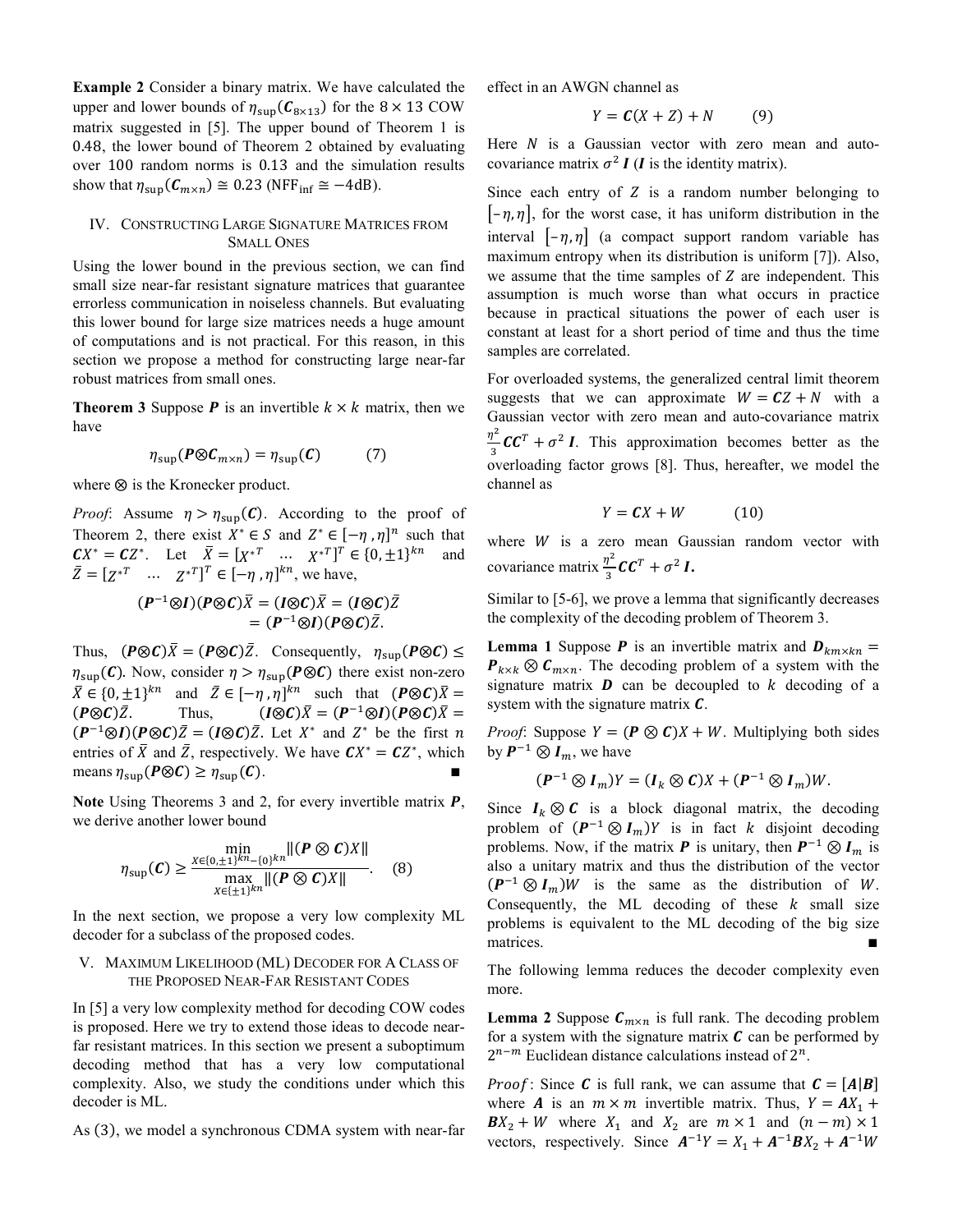and  $sign(V)$  (that is obtained by substituting the positive entries of a vector  $V$  by +1 and the negatives by  $-1$ ) is the nearest  $\{\pm 1\}$ -vector to V, equations

$$
\hat{X}_2 = \underset{Z}{\text{argmin}} ||(A^{-1}Y - A^{-1}BZ) - \text{sign}(A^{-1}Y - A^{-1}BZ)||_2
$$

$$
\hat{X}_1 = \text{sign}(A^{-1}Y - A^{-1}B\hat{X}_2)
$$

minimize  $||A^{-1}Y - A^{-1}B\hat{X}_2 - \hat{X}_1||_2$  which is a suboptimum decoder. This method needs  $2^{n-m}$  Euclidean norm calculations. It is worth mentioning that if  $A$  is a unitary matrix, then the above algorithm is optimum [5].  $\blacksquare$ 

This lemma suggests a decoder with lower complexity; however, in general, this is a suboptimum decoder unless  $\boldsymbol{A}$  is unitary and  $\mathbf{C} \mathbf{C}^T$  is a scaled identity matrix (this means that its rows must be orthogonal to each other, i.e., a WBE matrix [9]).

**Example 3** From Theorem 3 and Example 1,  $D_{64\times128}$  =  $I_{32} \otimes C_{2 \times 4}$  ( $C_{2 \times 4}$  is the matrix in Example 1) is a matrix with  $\eta_{\text{sup}}(\bm{D}_{64\times128}) \cong 0.21$ , i.e., NFF<sub>inf</sub> $(\bm{D}_{64\times128}) \cong -3.7$  dB. Since  $I_{32}$  is a unitary matrix, the first two columns of C is also a unitary matrix and the rows of  $C$  are orthogonal to each other, lemmas 1 and 2 result in ML decoder of a system with signature matrix  $\mathbf{D}_{64\times128}$ . The proposed method of decoding needs  $32 \times 2^2$  Euclidean norm calculations instead of  $2^{128}$ such calculations in direct implementation of the ML decoder. The performance of this code in an AWGN channel is simulated in the next section.

**Example 4** Similar to Example 3 for  $D_{64\times104} = H_8 \otimes C_{8\times13}$ , where  $H_8$  is an  $8 \times 8$  Hadamard matrix and  $C_{8 \times 13}$  is the matrix in Example 2,  $\eta_{\text{sup}}(\boldsymbol{D}_{64\times104}) \cong 0.23$ , i.e.,  $NFF_{\text{inf}}(\mathbf{D}_{64\times104}) = -4$  dB. The advantage of this matrix is that its entries are  $\pm 1$  (it is in fact a COW matrix). Since  $\frac{1}{\sqrt{8}}H_8$ is a unitary matrix, according to Lemma 1, the ML decoder of  $\mathbf{D}_{64\times104}$  can be implemented by 8 ML decoder of  $\mathbf{C}_{8\times13}$ . This means significant reduction in the complexity of the ML decoder;  $8 \times 2^{13}$  Euclidean norm calculations instead of  $2^{104}$ such calculations. However, using Lemma 2, we obtain a suboptimum decoder with  $8 \times 2^5$  Euclidean norm calculations. This decoder is not ML because the rows of  $C_{8\times13}$  are not orthogonal but it is somewhat suboptimum.

## VI. SIMULATION RESULTS

We have simulated two overloaded binary (64, 128) and (64, 104) CDMA systems. The code matrices used for these simulations are  $D_{64\times104}$  and  $D_{64\times128}$  which are introduced in Examples 3 and 4. The advantage of the system with 104 users is that its signature matrix is binary antipodal which is practically favorable. In our simulations we have assumed the near-far effect for each user is a white random process, i.e., there is no correlation among the time samples. Obviously, this scenario is much worse than what occurs in practical situations. The advantage of this decoding method is that we have assumed that the receiver does not have any knowledge about the received user powers. Notice that in such highly over-loaded systems, conventional methods for estimating the received powers do not work. However, the performance of the system in the presence of noise and near-far effect is very impressive. Simulations are performed for various values of NFF. As it can be predicted, Figs. 2 and 3 show that for NFF more than  $NFF_{\text{inf}}$  the Bit-Error-Rate (BER) tends to zero as  $E_b/N_0$  grows and for NFF less than NFF<sub>inf</sub>, BER saturates and errorless transmission is not possible. The simulation results show the robustness of the proposed codes against additive noise and near-far effects.

Both systems employ the proposed decoder with low complexity. The decoder is ML for the system with 128 users and is sub-optimum for the system with 104 users.



Fig. 1. BER versus  $E_b/N_0$  for a binary CDMA system with 64 chips and 104 users (binary signatures/binary inputs).

The following simulation is for a non-binary  $\boldsymbol{D}_{64\times128}$  matrix. Because this matrix constructed by Kronecker product of identity matrix with the  $2 \times 4$  WBE matrix, the decoder of Lemma 2 in the previous section is an ML decoder.